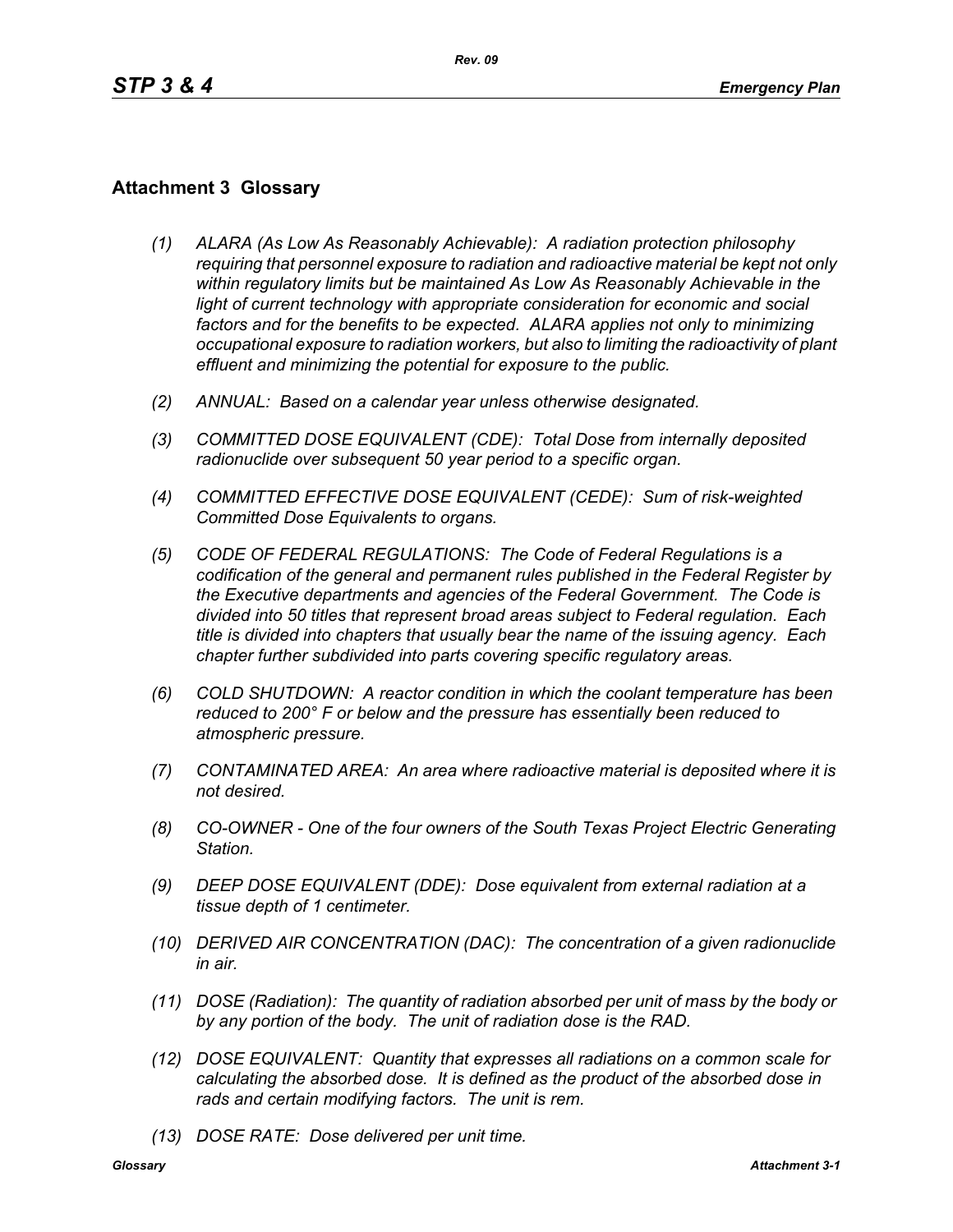*A general term used as a modifying phrase that may refer to facilities, equipment, programs, etc. used in the discipline of health physics.*

- *(14) DOSIMETER: An instrument used for measuring the absorbed dose, exposure, or similar radiation quantity.*
- *(15) DOSIMETRY: A system of dosimeters for evaluating the absorbed dose, exposure, or similar radiation quantity.*
- *(16) EMERGENCY ALERT SYSTEM (EAS): A network of broadcast stations and interconnecting facilities authorized by the Federal Communications Commission to operate in a controlled manner during a war, state of public peril, disaster or other national, state and local emergencies.*
- *(17) EMERGENCY PLANNING ZONE (EPZ): A generic area defined about a nuclear facility to facilitate offsite emergency planning and develop a significant response base. It is defined for the plume and ingestion exposure pathways.*
- *(18) EVACUATION: The removal of people from an area on an emergency basis to avoid or reduce possible short term radiation exposure.*
- *(19) EXPOSURE: Being exposed to ionizing radiation or to radioactive material.*
- *(20) EXTERNAL DOSE: Dose from a source of radioactive material outside the body.*
- *(21) FILTER, HEPA: High-efficiency particulate air filter.*
- *(22) FRISKER: Radiation monitoring equipment. This is a hand-held probe that is slowly passed near the area of interest to determine the presence or absence of radioactive material.*
- *(23) GAMMA RAYS: High-energy, short-wavelength electromagnetic radiation. Gamma rays are essentially similar to x-rays, but are usually more energetic and are nuclear in origin.*
- *(24) GASEOUS EFFLUENT STREAM: Processed gaseous wastes containing radioactive materials resulting from the plant operation.*
- *(25) GUIDELINES: The Severe Accident Management Guidelines are designated guidelines rather than procedures, because the specific actions discussed in the guidelines are not requirements, but rather are subject to evaluation and may be rejected or implemented according to the circumstances.*
- *(26) HEALTH PHYSICS:*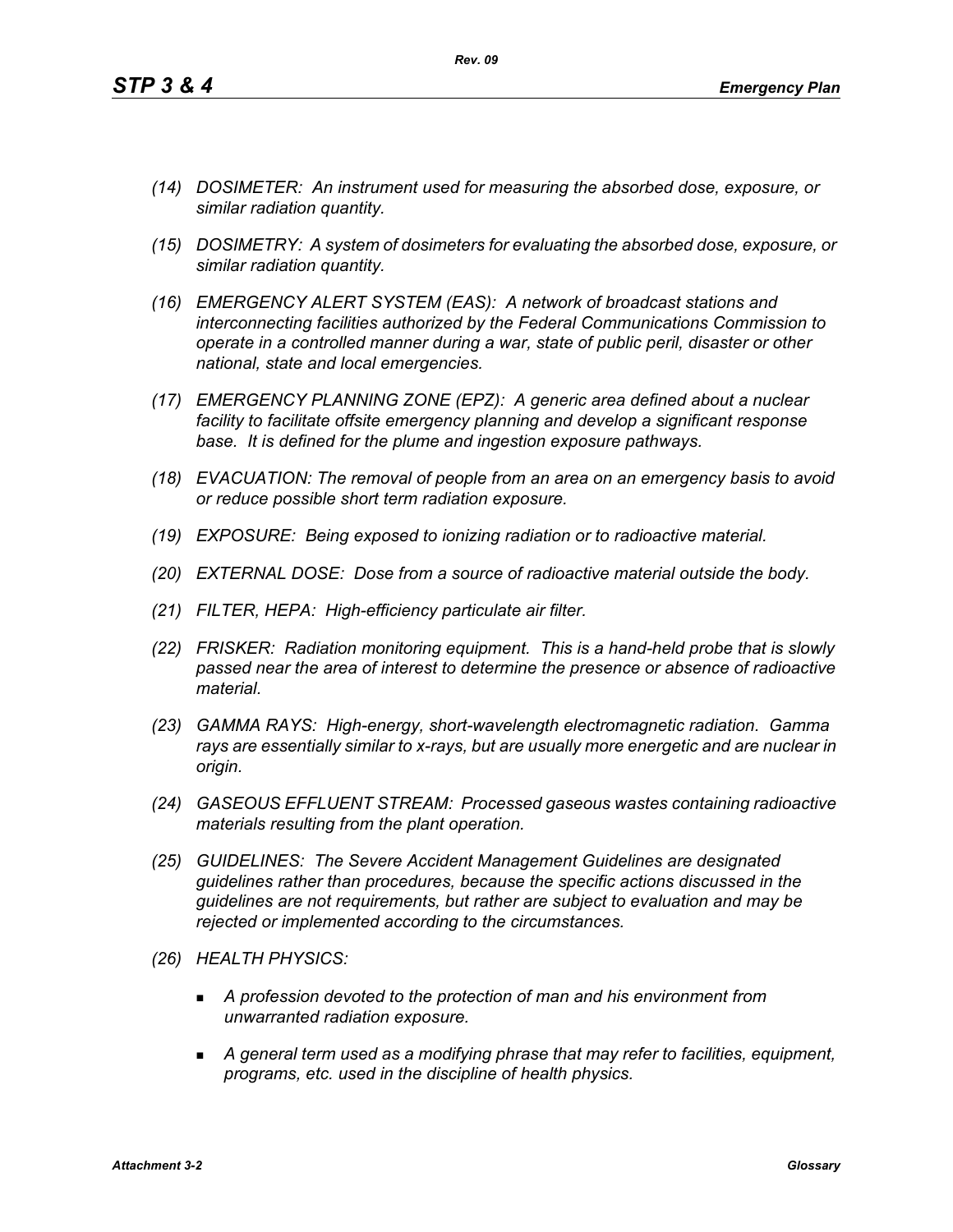- *(27) HIGH RADIATION AREA: Any area, accessible to personnel, in which there exists radiation originating in whole or in part within licensed material at such levels that a dose equivalent could be received in any one hour in excess of 100 millirem at 30 centimeters.*
- *(28) HOSTILE ACTION: An act toward a nuclear power plant or its personnel that includes the use of violent force to destroy equipment, takes hostages, and/or intimidates the licensee to achieve an end. This includes attack by air, land, or water using guns, explosives, projectiles, vehicles, or other devices used to deliver destructive force. Other acts that satisfy the overall intent may be included. HOSTILE ACTION should not be construed to include acts of civil disobedience or felonious acts that are not part of a concerted attack on the nuclear power plant. Nonterrorism-based EALs should be used to address such activities, (e.g., violent acts between individuals in the owner controlled area.)*
- *(29) INGESTION EXPOSURE PATHWAY (IPZ): The principal exposure from this pathway would be from ingestion of contaminated water or foods such as milk or fresh vegetables. The duration of principal exposures could range in length from hours to months.*
- *(30) INSTITUTE OF NUCLEAR POWER OPERATIONS (INPO): An organization established by the utilities to set up standardized operations. By Letter of Agreement, INPO agrees to provide the service provided by their organization, coordinate the activities of the organization and provide telephone contacts of the organization during an emergency at the Station.*
- *(31) INTERNAL DOSE: Dose from a source of radioactive material within the body (as a result of deposition of radionuclides in body tissue).*
- *(32) IONIZATION CHAMBER: An instrument that detects and measures ionizing radiation by measuring the electrical current that flows when radiation ionizes gas in a chamber, making the gas a conductor of the electricity.*
- *(33) JOINT INFORMATION CENTER (JIC): A Center set up in a central location where public information officers from the involved agencies come together to ensure coordination of information to be released to the media and the public. This center becomes the central point for media access to latest developments and emergency information. All information released is coordinated among the agencies involved to ensure its consistency and accuracy.*
- *(34) LIQUID EFFLUENT STREAM: Processed liquid wastes containing radioactive materials resulting from the operation of a nuclear power reactor.*
- *(35) LOSS OF COOLANT ACCIDENT (LOCA): A loss of coolant accident can result from an opening in the primary cooling system, such as a pipe break or a stuck open relief valve.*
- *(36) MONITOR (Radiation): A radiation detector whose purpose is to measure the level of ionizing radiation (or quantity of radioactive material).*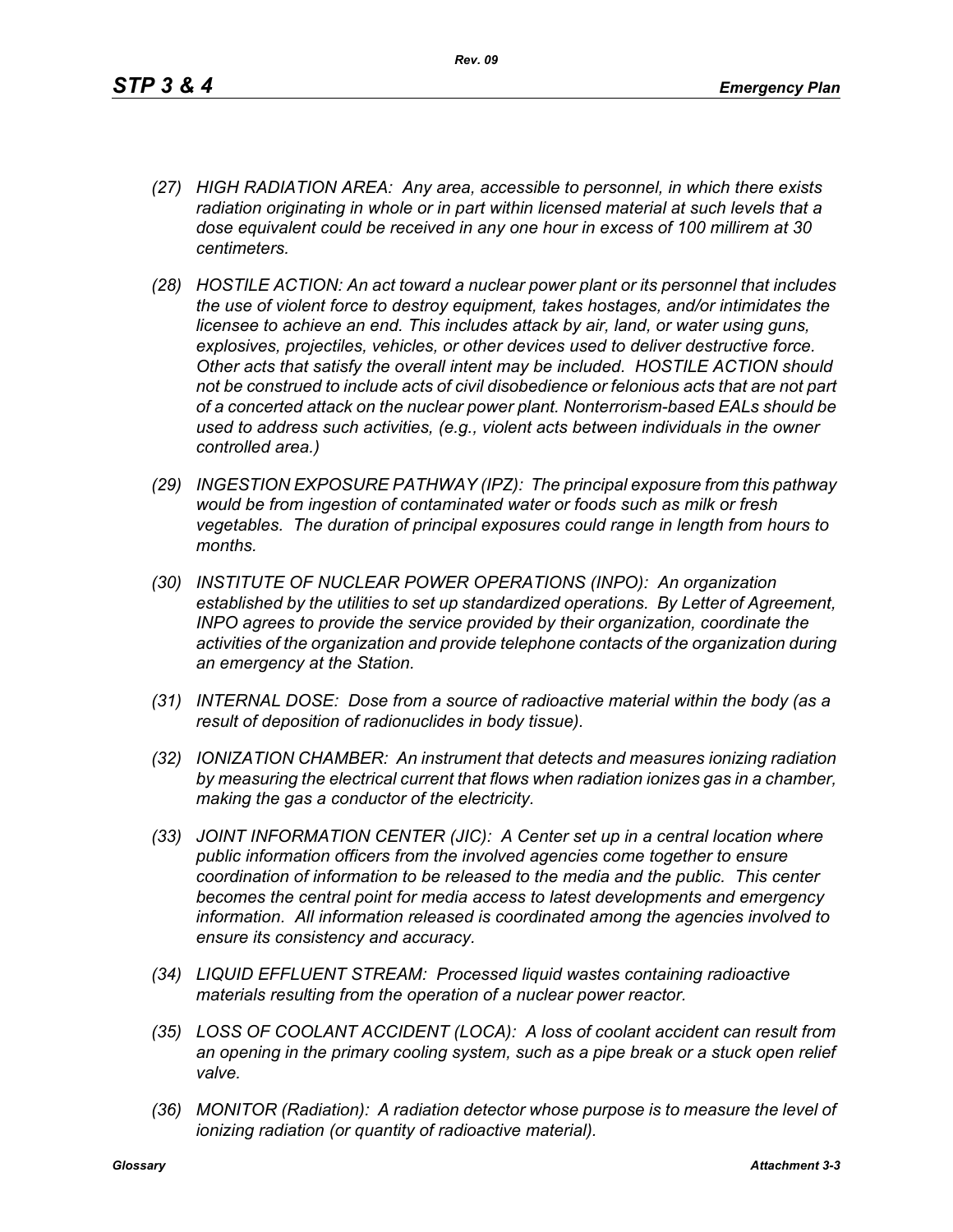- *(37) MONITORING (Radiation): The continuous or periodic collection and assessment of pertinent information:*
	- *Determine the adequacy of radiation protection practices.*
	- *Ascertain potentially significant changes in conditions or protection performance.*
- *(38) NUREG-0654 (Criteria for Preparation and Evaluation of Radiological Emergency Response Plans and Preparedness in Support of Nuclear Power Plants): The purpose of this guidance and upgraded acceptance criteria is to provide a basis for NRC licensees, and State and local governments to develop radiological emergency plans and improve emergency preparedness.*
- *(39) OCCUPATIONAL DOSE: A dose received by a permanent or temporary employee while engaged in activities relating to the use, possession, or surveillance of licensed radioactive material or sources of ionizing radiation. Occupational dose shall not include any exposure of an individual to radiation for the purpose of medical diagnosis or therapy. Determination of occupational dose is the responsibility of the licensee.*
- *(40) PERSONNEL MONITORING EQUIPMENT: Devices designed to be worn or carried by an individual for the purpose of measuring occupational radiation doses, e.g. thermoluminescent dosimeters, pocket dosimeters, and finger badges.*
- *(41) PLUME EXPOSURE PATHWAY: The principal exposure sources from this pathway are:*
	- *external exposure to gamma radiation from the plume and from deposited materials and*
	- *inhalation exposure from the passing radioactive plume.*
- *(42) POCKET DOSIMETER: An ionization chamber carried or worn by an individual for personnel dose monitoring.*
- *(43) PORTAL MONITOR: A walk-through radiation detector whose purpose is to detect beta and gamma emitting contamination on personnel exiting selected areas.*
- *(44) POSTED AREA: An area in which radiation and/or contamination exists or might exist at levels such that the use of warning signs or devices is required.*
- *(45) PRIMARY COOLANT or REACTOR COOLANT SYSTEM: The fluid circulated through the reactor to remove heat.*
- *(46) PROJECTED DOSE: An estimate of the radiation dose that affected individuals could potentially receive if protective actions are not taken.*
- *(47) PROTECTION FACTOR: A measure of the protection afforded by a respirator; the*  ratio of the concentration of the radionuclide in the ambient atmosphere to the *concentration inside the respiratory equipment (usually inside the facepiece) under conditions of use.*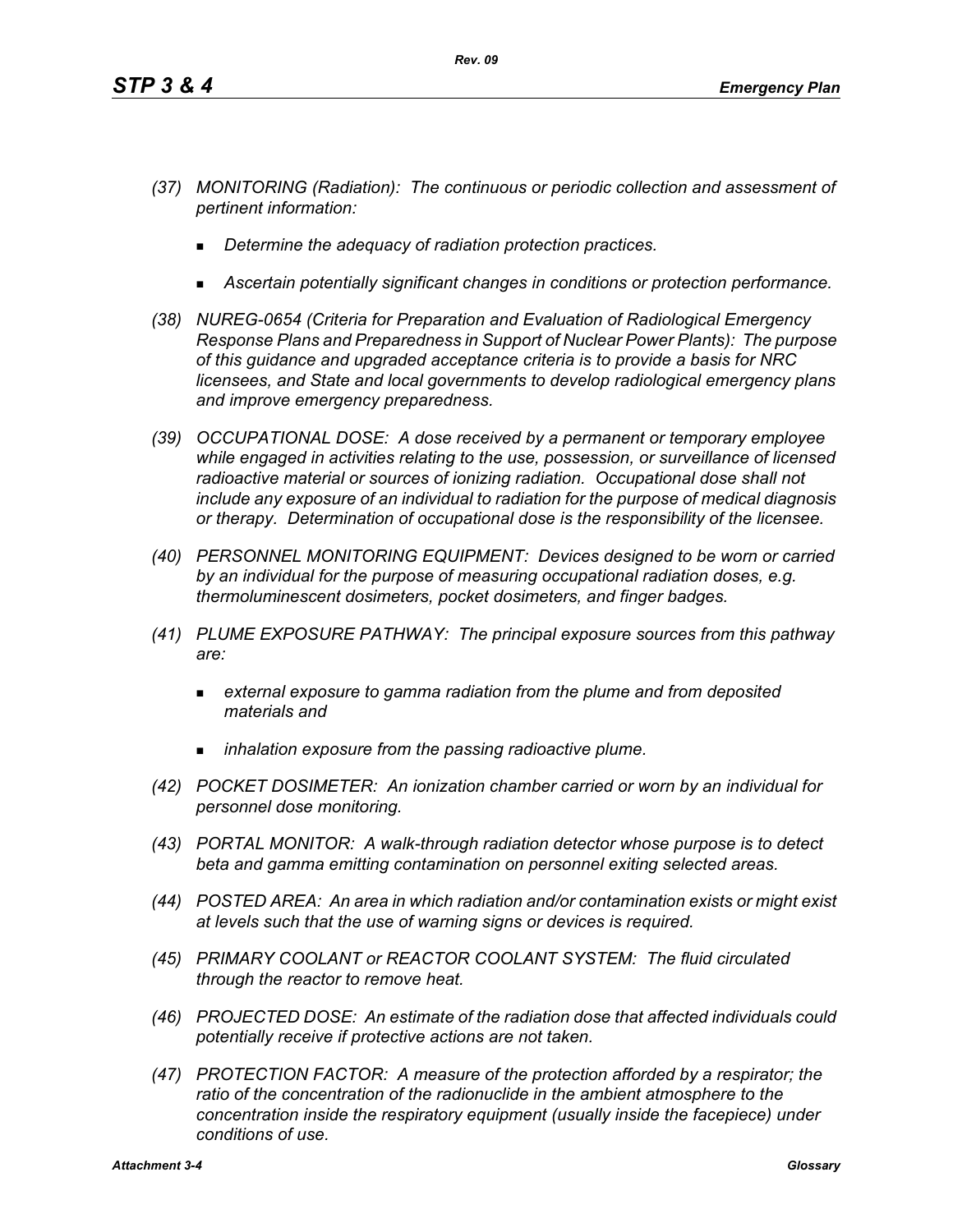- *(48) PROTECTIVE ACTION: An action taken to avoid or reduce a projected dose.*
- *(49) PROTECTIVE CLOTHING: Used interchangeably with the term anti-contamination clothing and has the same general meaning in radiation protection procedures.*
- *(50) RAD: A measure of the dose produced by directly or indirectly ionizing radiation in terms of the energy absorbed per unit mass of any irradiated material. One rad is the dose corresponding to 100 ergs of absorbed energy per gram of irradiated material.*
- *(51) RADIATION (Ionizing): Any or all of the following: alpha, beta, gamma, X-rays, neutrons, high speed protons or electrons, and other atomic particles (sound, radio waves, visible, and infrared or ultraviolet light are non-ionizing forms of radiation).*
- *(52) RADIATION AREA: Any area, accessible to personnel, in which radiation levels could result in an individual receiving a dose equivalent in excess of 5 millirem in 1 Hour at 30 centimeters.*
- *(53) RADIATION EXPOSURE: Refers very broadly to the act or state of being exposed to ionizing radiation.*
- *(54) RADIATION PROTECTION: Used interchangeably with the term health physics.*
- *(55) RADIATION WORK PERMIT (RWP): A document providing radiological evaluation and authorization to perform specific activities involving personnel exposure to ionizing radiation or radioactive material. It describes the radiological conditions and specifies radiation protection controls to be used when performing the activities.*
- *(56) RADIOACTIVE CONTAMINATION: The presence of radioactive material in an undesired location. Contamination may be loose, fixed, or present in air.*
- *(57) RADIONUCLIDE: A radioactive nuclide is one that has the capability of spontaneously emitting radiation.*
- *(58) REACTOR TRIP (SCRAM): An automatic procedure by which control rods are rapidly inserted into the core of a reactor to stop the chain reaction.*
- *(59) RECOVERY: The process of reducing radiation exposure rates and concentrations in the environment to acceptable levels for unconditional occupancy.*
- *(60) RELOCATION: The removal or continued exclusion of people from contaminated areas to avoid chronic radiation exposure.*
- *(61) REM: Special unit of any of the quantities expressed as dose equivalent. The dose equivalent in rems is equal to the absorbed dose in rads multiplied by the quality factor.*
- *(62) SECONDARY COOLANT: A separate stream of coolant that is converted to steam by the primary coolant in a heat exchange (steam generator) to power the turbine.*